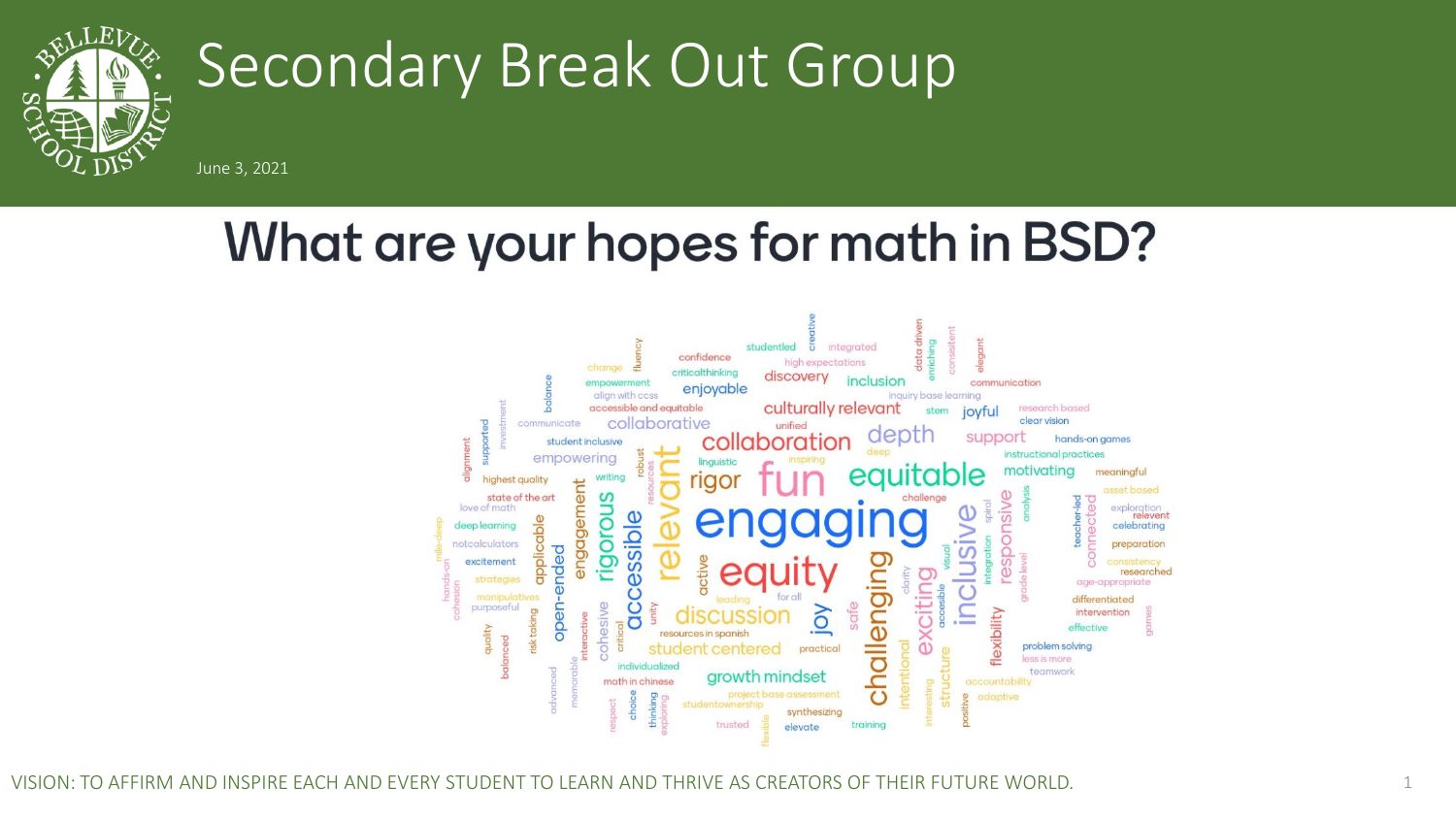

#### Secondary Process Overview

- Select Type of Implementation for 2021-2022 School Year
- Breakout Group 1: Discuss Evaluation Data
- Breakout Group 2: SWOT Analysis
- Consensus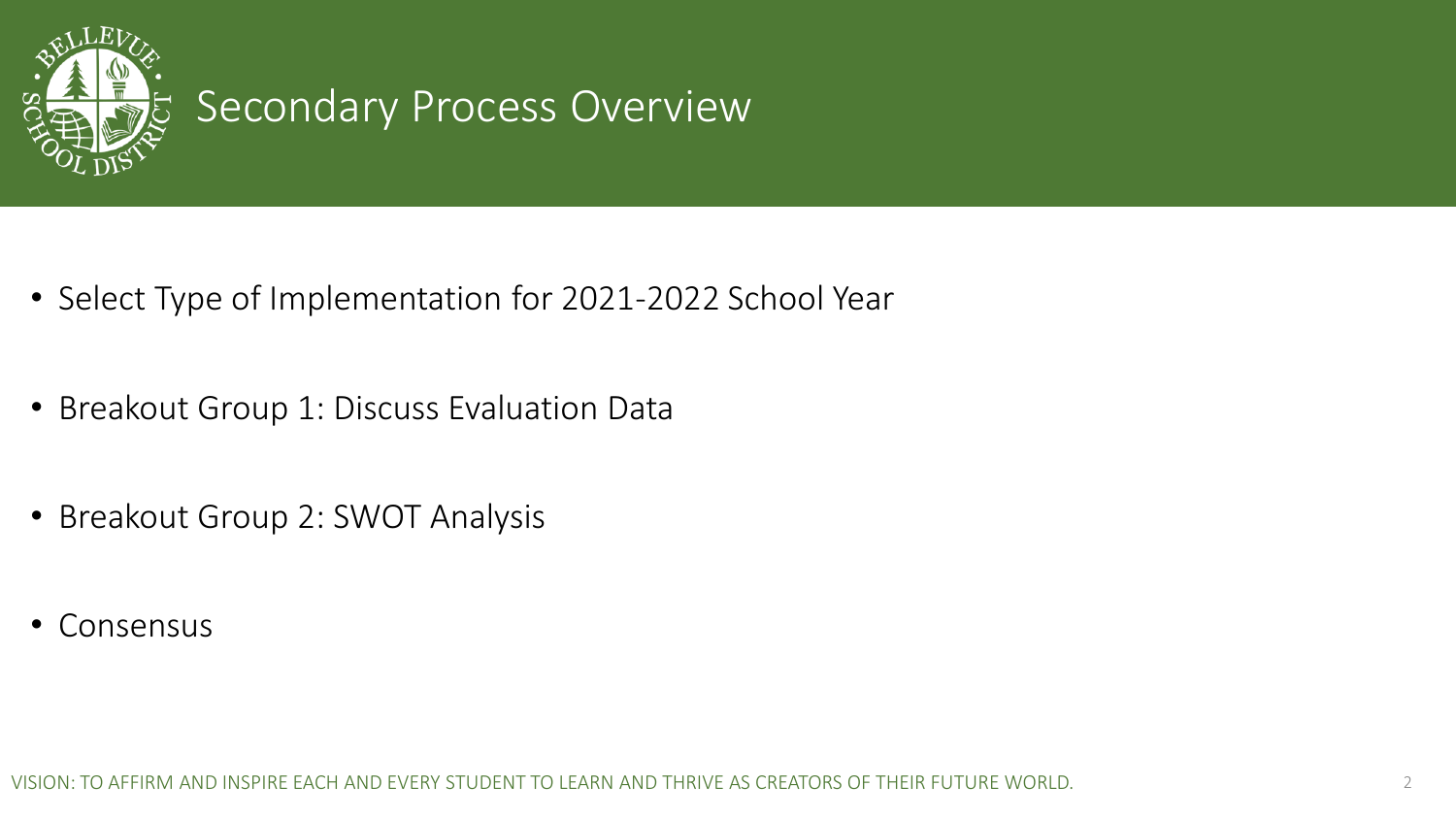

## Implementation for 2021-2022 School Year

Option1: Move forward with full adoption.

Option 2: Try on the new material for next year and either recommend the material for adoption or agree to experimental use the other material for the 2022-23 school year.

• Experimental Use: are materials of a pilot nature and may be authorized for use by the superintendent or designee prior to School Board approval for general use throughout the district. These resources should be used for only one school year to either be submitted for approval or removed from use. Experimental materials do not require IMC or School Board approval.

> [2020P Curriculum Development and Adoption of Instructional](https://bsd405.sharepoint.com/:w:/r/sites/curriculum/Department/_layouts/15/Doc.aspx?sourcedoc=%7BCEFE8953-FCD0-453B-B2E0-C04B91ED0443%7D&file=2020P%20Curriculum%20Development%20and%20Adoption%20of%20Instructional%20Materials.docx&action=default&mobileredirect=true)  Materials.docx (sharepoint.com))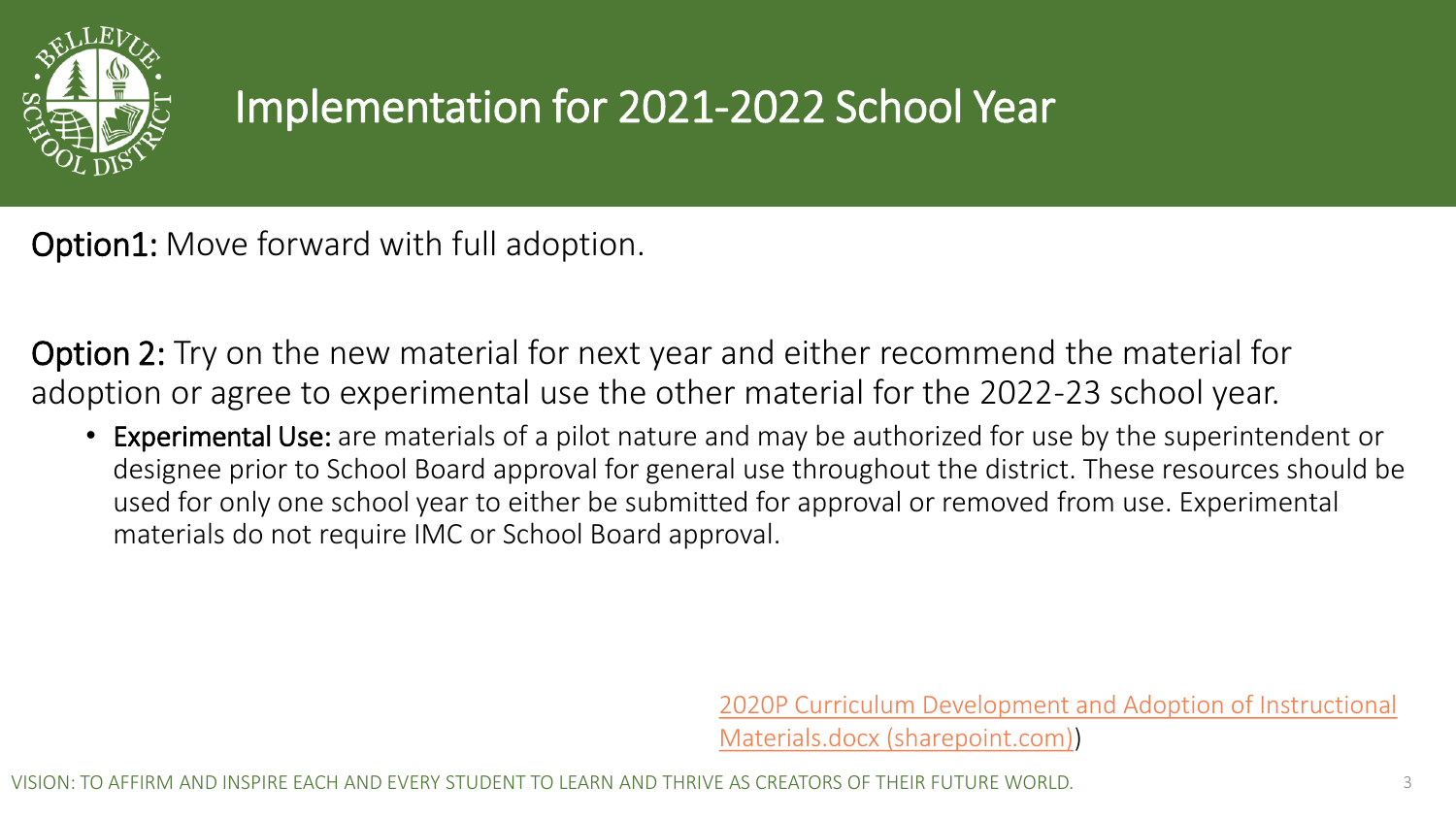

#### Why Only One Resource

The "Bellevue" way is to do it all. We can resist the urge to try everything and instead focus on doing one thing well.

| Students $-$<br>Need a consistent experience after 1.5 years of chaos                                                                                                                                            | Coherence $-$<br>CCSS resources are well designed and develop standards<br>throughout multiple units. Switching resources risks<br>missing topics and duplicating topics.           |
|------------------------------------------------------------------------------------------------------------------------------------------------------------------------------------------------------------------|-------------------------------------------------------------------------------------------------------------------------------------------------------------------------------------|
| Teachers $-$<br>Need training on resources before they can use them.<br>Robust mid-year training is not really doable - sub<br>shortage, cost for release time, etc.                                             | Data-<br>Interpreting data is more challenging as more variables are<br>added to the picture. With only 1 resource we can more<br>easily identify areas of improvement and success. |
| $F$ amilies –<br>Prefer a more consistent experience for their children.<br>Also learning a new product part-way through the year is<br>challenging for families – especially those who are no so<br>tech savvy. | Admin/Central Office Support -<br>Better to focus on implementing one thing well and<br>adjusting to any "issues" in real-time.                                                     |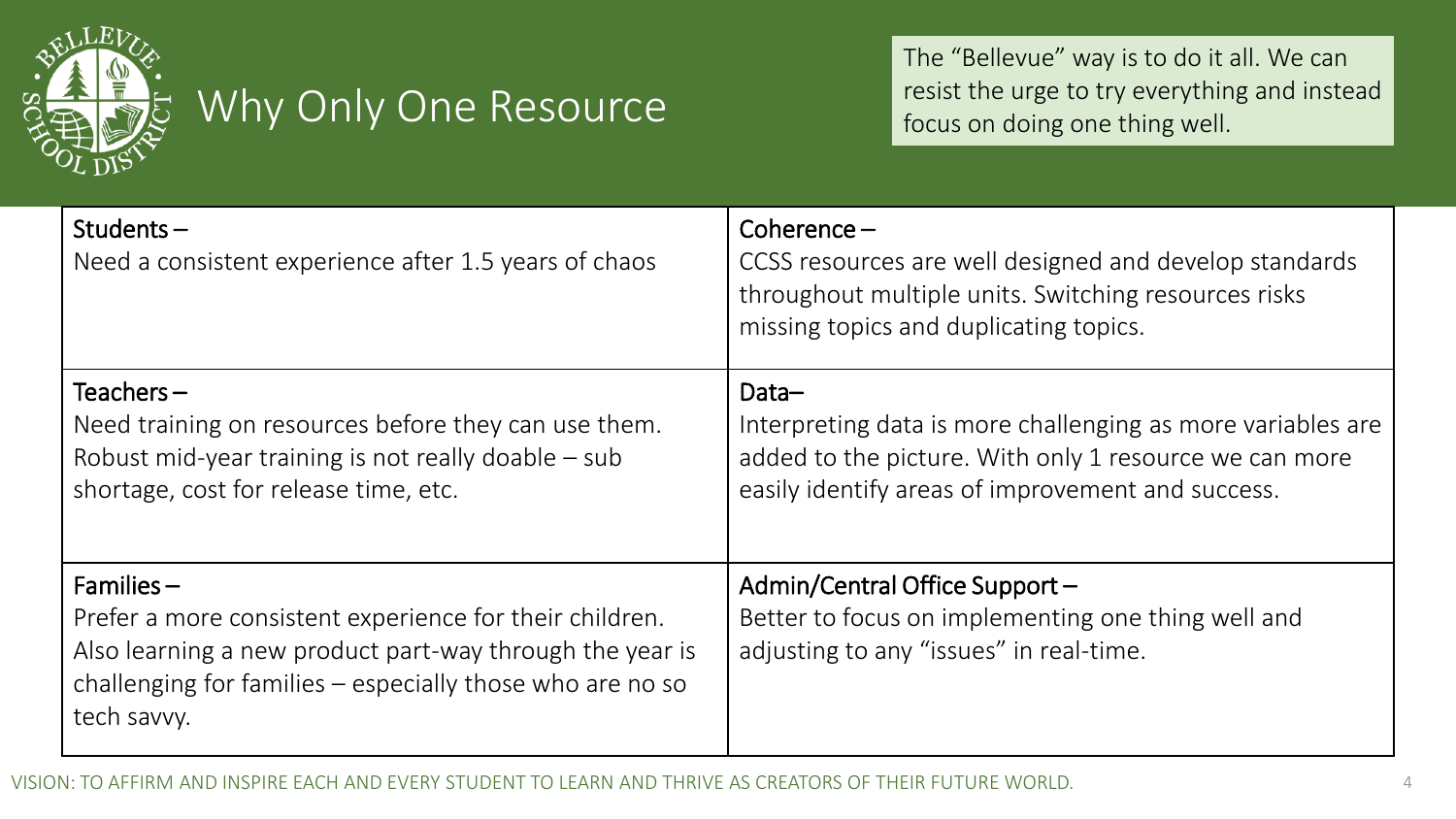

#### Data Update





**1. The materials are coherent and provide a balance of conceptual understanding, procedural skill and mathematics. (Out of 2) fluency, and application, as well as depth into the major work of the grade. (Out of 4)**

**2. Materials support teacher learning and understanding of** 

**3. Materials support teachers in differentiating instruction for diverse learners within and across grades. (Out of 10)**

**4. Materials offer educators resources and tools to collect ongoing data about student progress on the standards. (Out of 4)**

VISION: TO AFFIRM AND INSPIRE EACH AND EVERY STUDENT TO LEARN AND THRIVE AS CREATORS OF THEIR FUTURE WORLD. 5 **5. Materials provide opportunities for students to do the heavy lifting as well as communicating/collaborating with peers to enhance their mathematical understanding. (Out of 8)**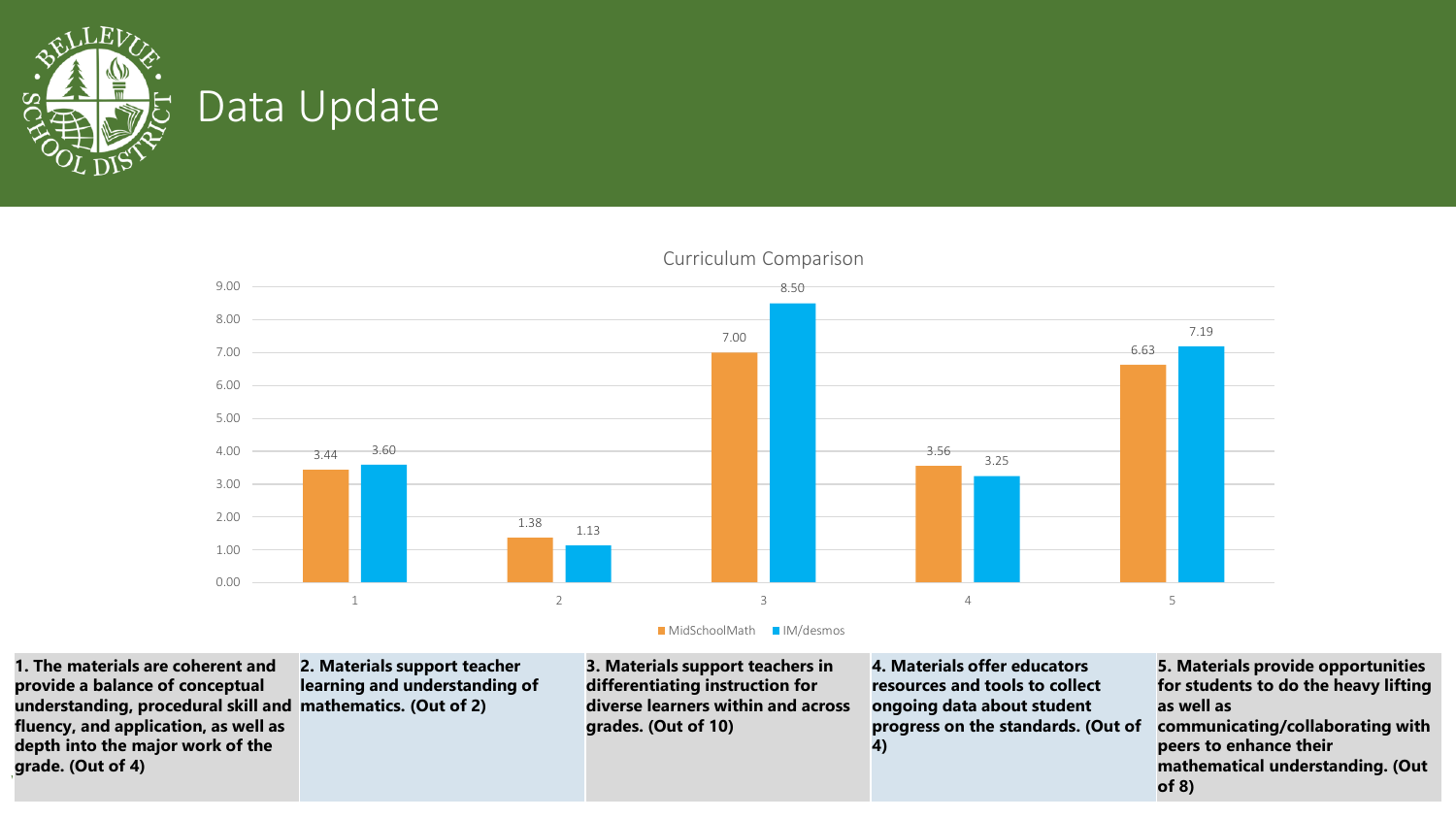

#### Breakout 1: Reflect on Data & Discuss Pros/Cons

You will be broken out into small groups in Teams. With your group, please discuss:

- Key take-aways from the evaluation data.
- Pros and cons of each product.

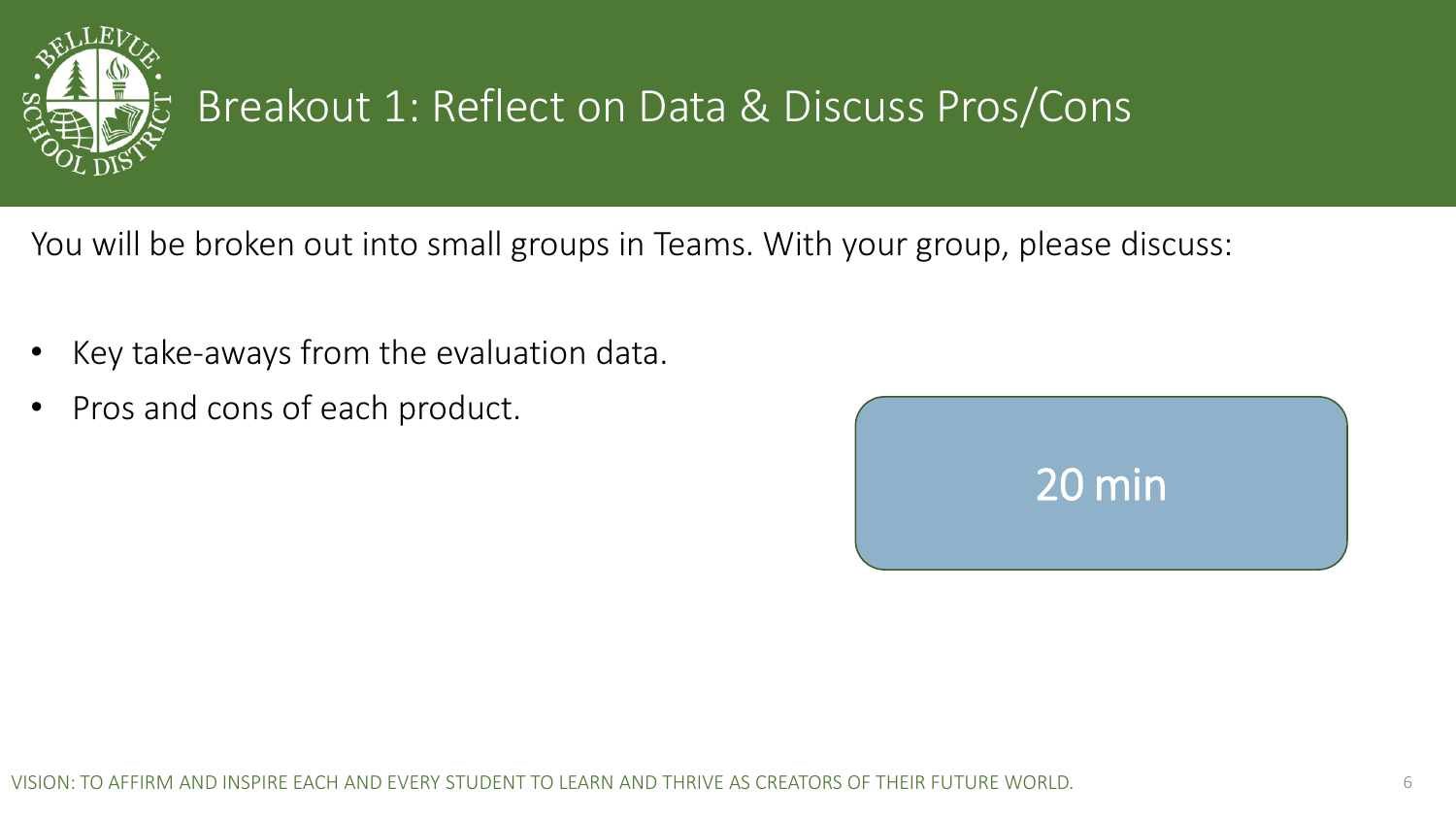

#### Whole Group Return

- 2 Minute Pause
	- Read through pros and cons in padlet independently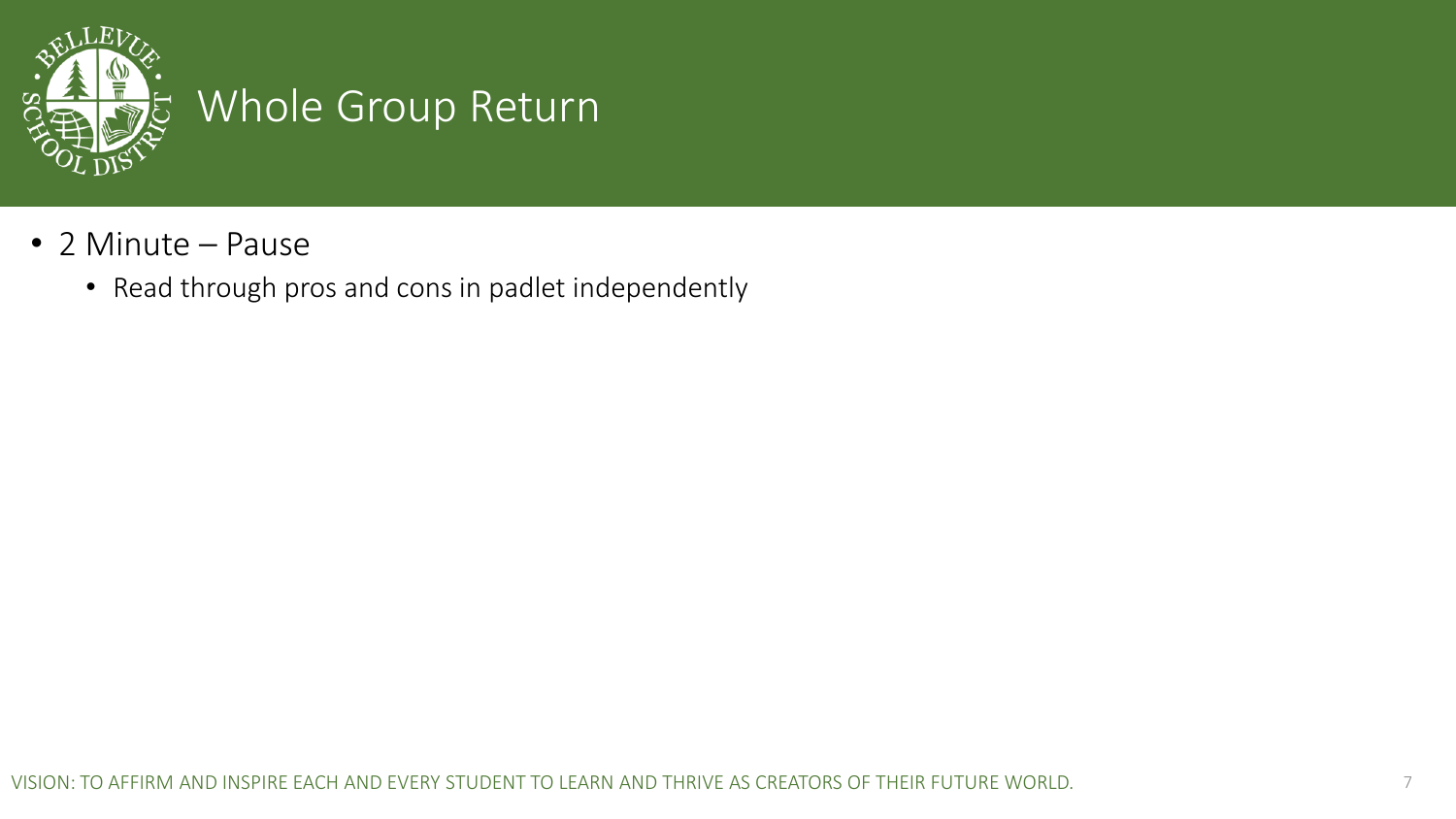

#### Breakout 2: Conduct SWOT Analysis

You will be broken out into small groups in Teams. With your group, please complete a SWOT Analysis for both Illustrative Mathematics(desmos) & MidSchoolMath:

| <b>Strengths - What strengths does</b><br>X product bring to your district?                                          | <b>Weaknesses - What weakness</b><br>does X product have that you will<br>have to plan for?                             |        |
|----------------------------------------------------------------------------------------------------------------------|-------------------------------------------------------------------------------------------------------------------------|--------|
| <b>Opportunities - What</b><br>opportunities are currently<br>present in your district that<br>make this a good fit? | <b>Threats - What conditions exist</b><br>in your district that might be a<br>threat to the success of this<br>product? | 30 min |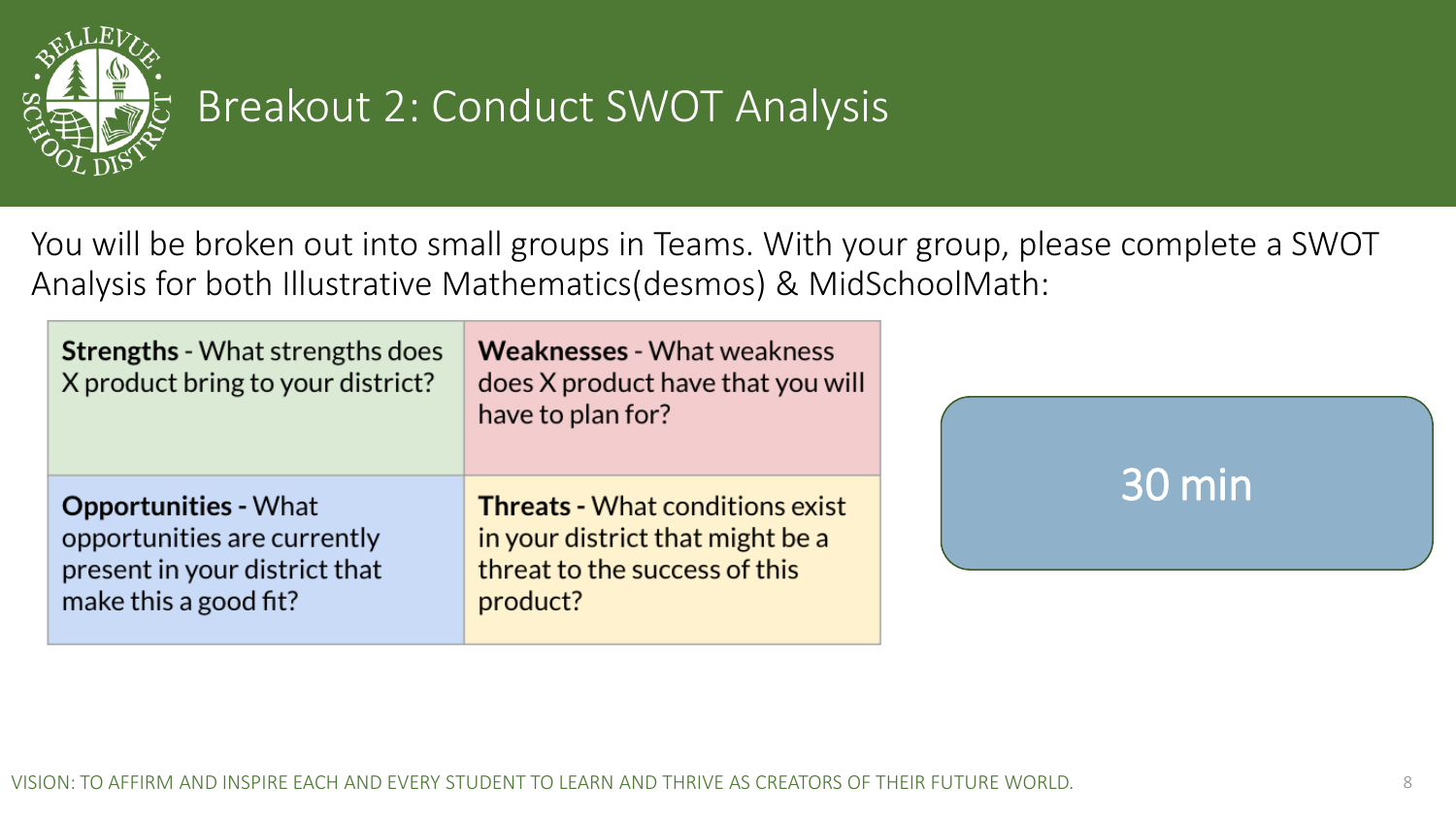

## Whole Group Return

• 2 Minute – Read SWOT analysis in padlet independently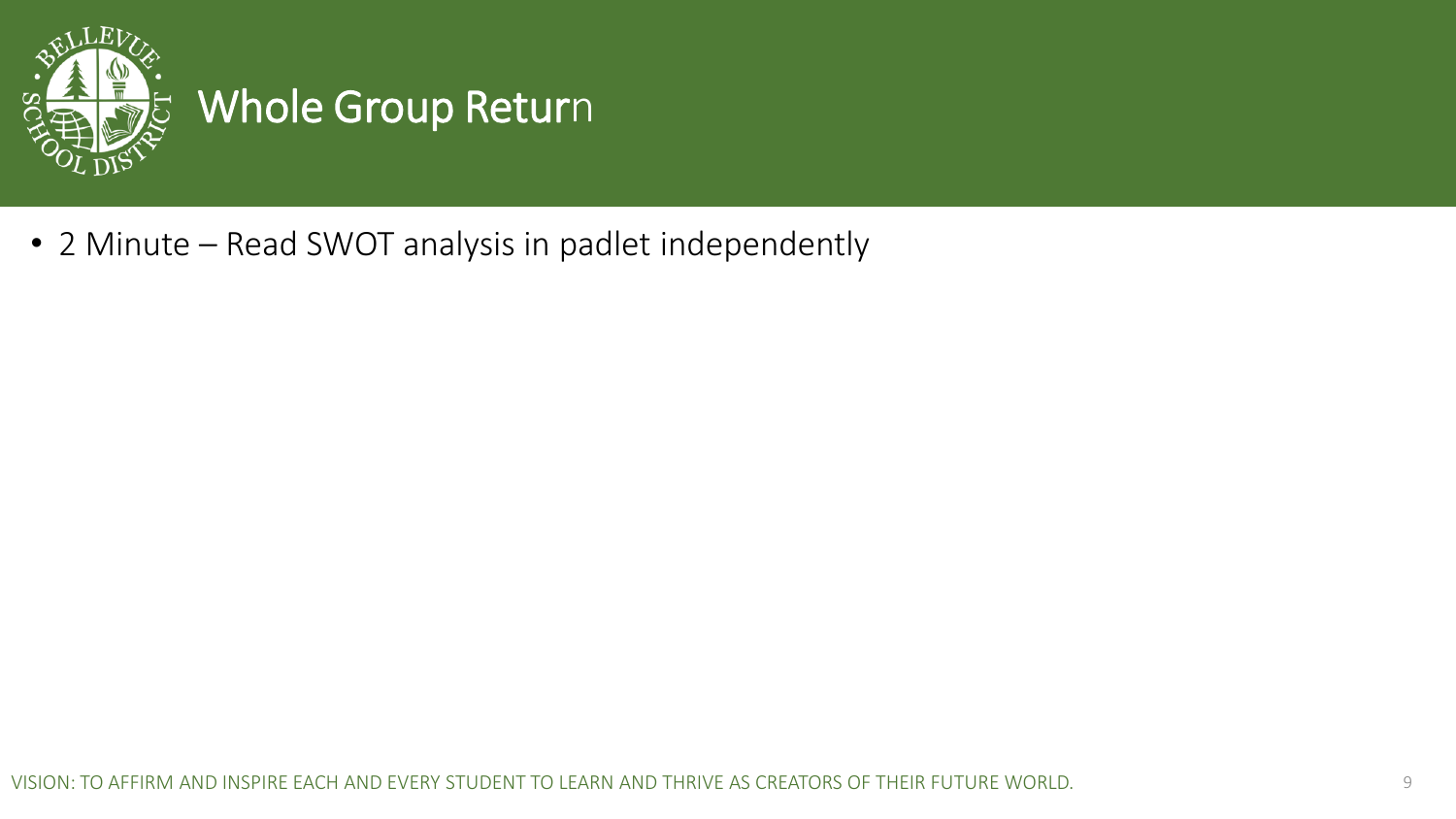

#### Based on the quantitative and qualitative data, which material will give our students the best experience in mathematics?

**CONSENSUS** 

Reminder: Not a unanimous vote but something the team can "live with"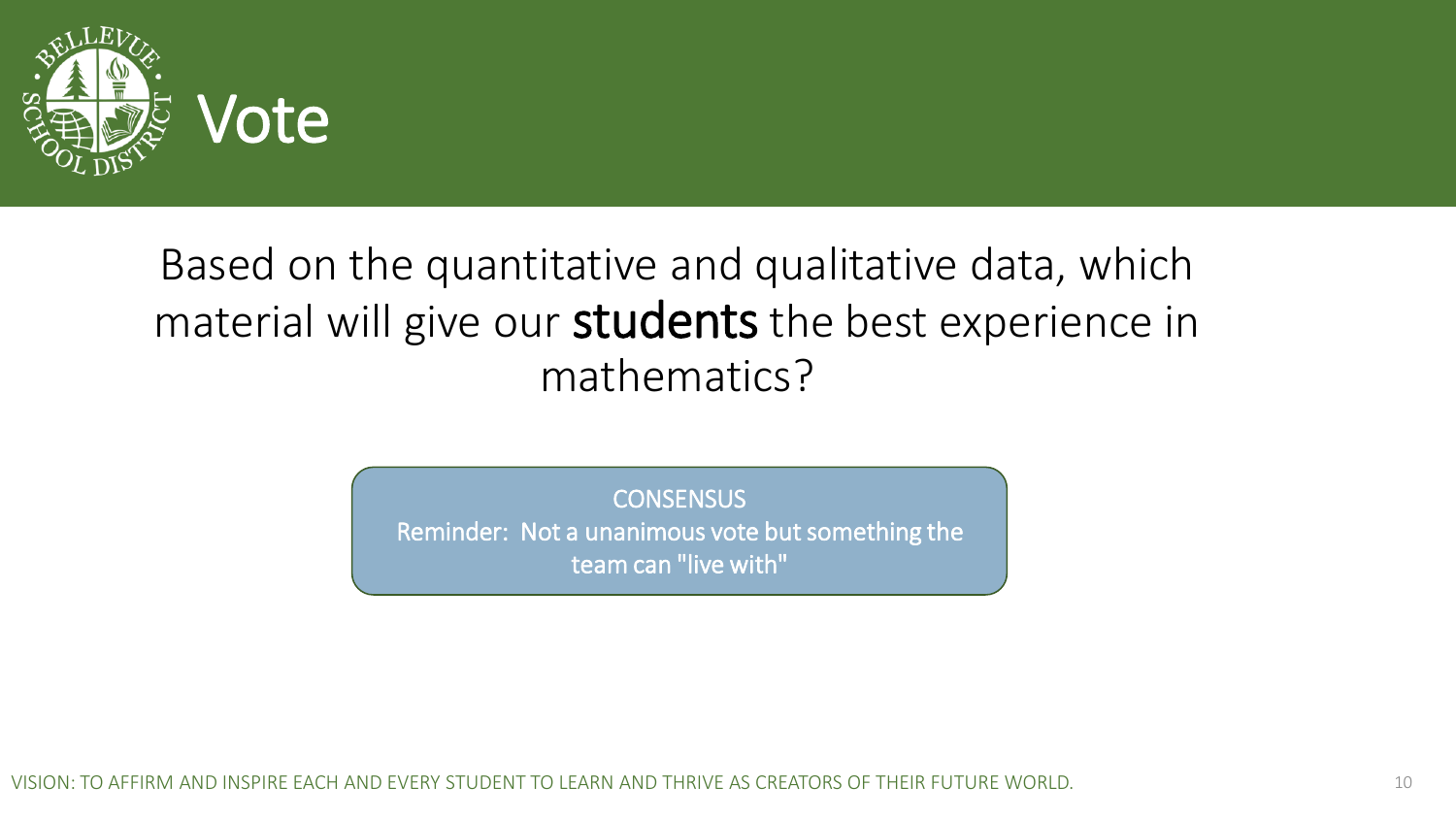

#### Discuss Voting Outcomes

VISION: TO AFFIRM AND INSPIRE EACH AND EVERY STUDENT TO LEARN AND THRIVE AS CREATORS OF THEIR FUTURE W

#### Consensus



**Thumbs Up:** I think it's a good idea and I will advocate for it. **Thumbs Sideways:** I am comfortable with the proposal but may want to discuss minor issues

**Thumbs Down:** I still need to discuss certain issues and suggest changes that should be made.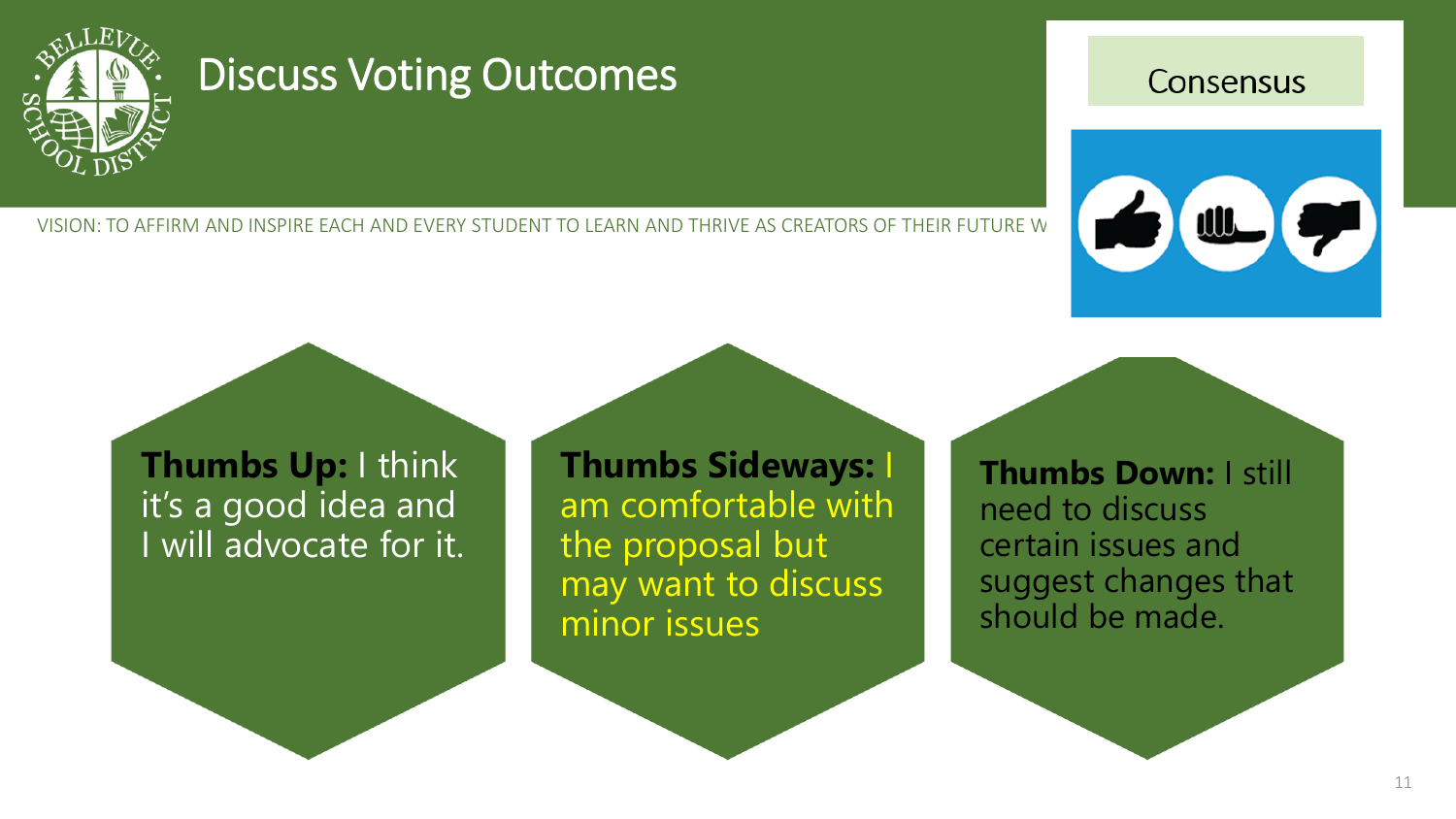

#### THANK YOU!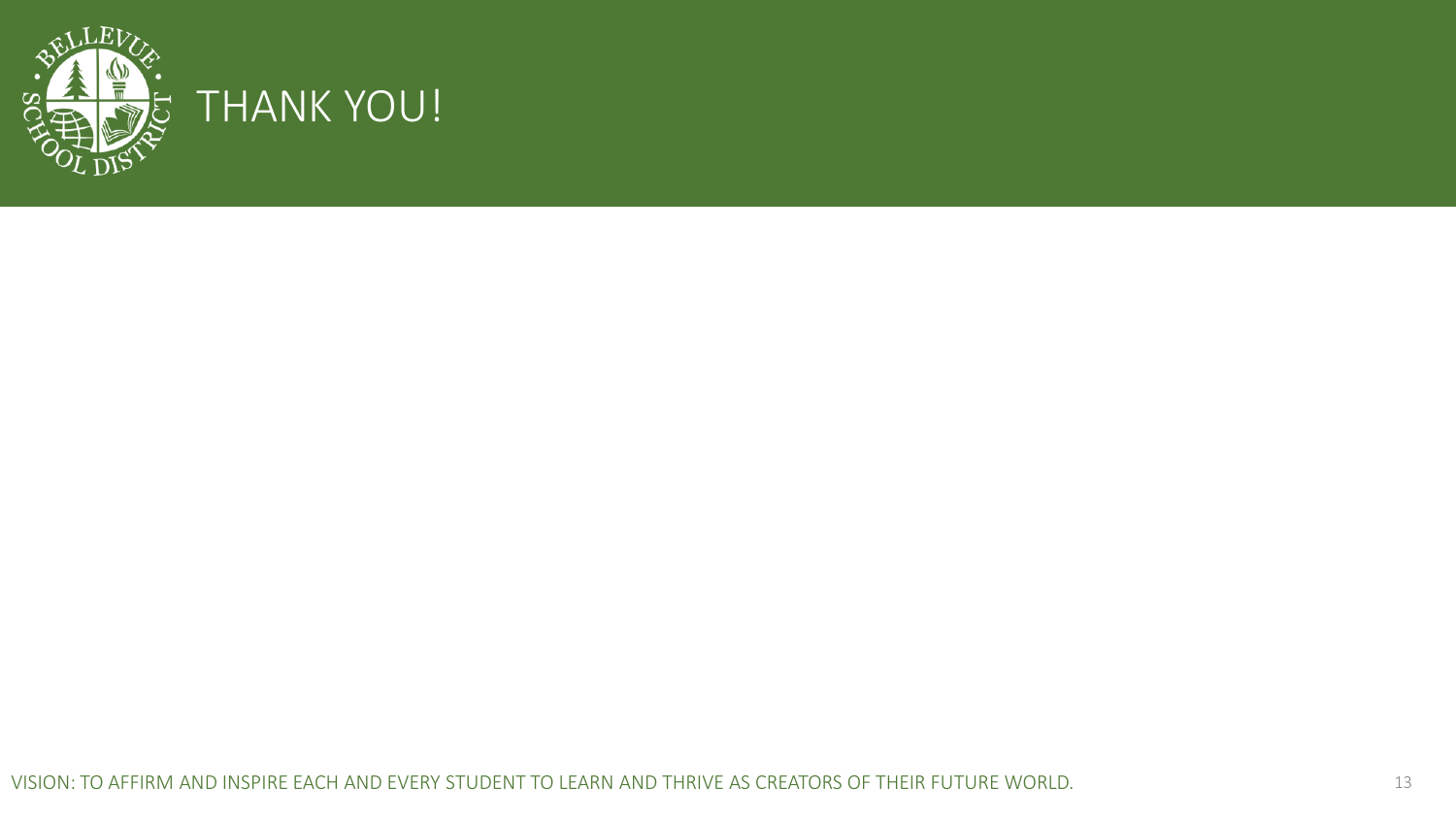

# Consensus statement

- •Using the following :
	- Try it option, (experimental use) for 2021-22
	- Full Adoption
- Implement resource:
	- MidSchoolMath
	- Illustrative Mathematics (Desmos)